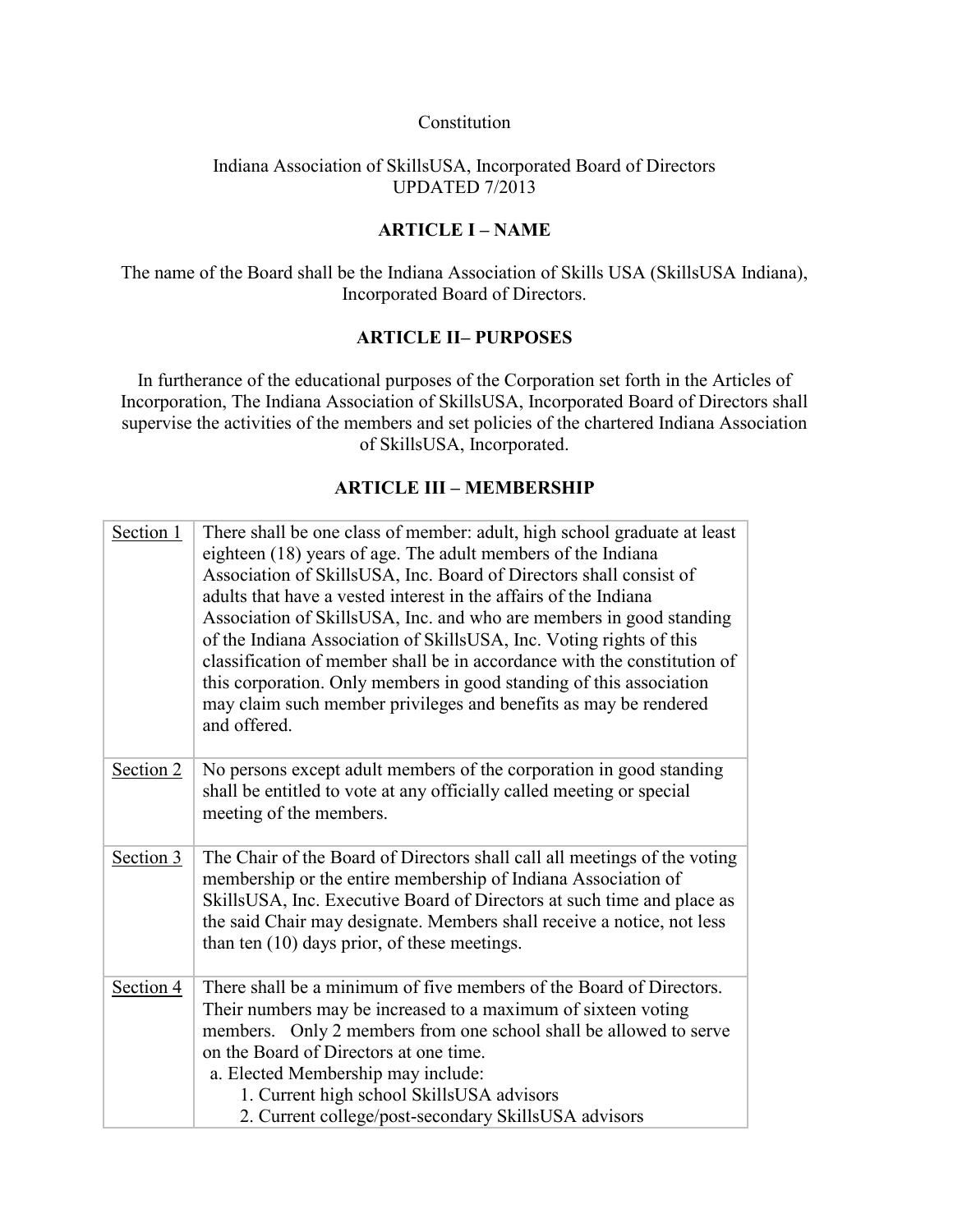3. Current or retired career and technical administrators of SkillsUSA advisors

- 4. SkillsUSA alumni members
- 5. Business/industry/union representatives Membership shall include:
	- b. Mandated membership shall include:
	- 1. Corporate member from the Indiana Department of Education.
- c. Ex-officio membership shall include (non-voting):
	- 1. Contracted (paid positions) Personnel
	- 2. The school coordinator/liaison to the SkillsUSA Indiana Championships.
		- 3. SkillsUSA Indiana State Director
- Section 5 The current members of the Indiana Association of SkillsUSA, Inc. Board of Directors shall elect board officers annually. In the event, the state officials fail to assume or provide a designee to the Board of Directors, that position may be filled by the Board of Directors. New Board Members will be voted in at a face-to-face meeting only.
- Section 6 A Board member will be allowed to serve a three year term per position with a maximum of 2 consecutive terms will be allowed. A member that would like to rejoin the board must be off the board for at least one year before reapplying.
- Section 7 In case any member of the Board of Directors shall, by death, resignation, incapacity to act, or otherwise cease to be a member of the board, a successor shall be chosen by the majority vote of the members of the remaining board. A board member may be removed from office by a majority vote of the Indiana Association of SkillsUSA Executive Board of Directors.

### Section 8 Elected Board Members must:

- a. Be actively involved in SkillsUSA Indiana activities and/or holding membership in SkillsUSA Indiana.
- b. Submit the official application.
- Section 9 The direction and management of affairs, funds and property of the of Association of SkillsUSA, Inc. shall be vested in the Governance Board, who shall pursue such policies and principles as shall be in accordance with the provisions of the Articles of Incorporation and policy directives promulgated by the Indiana Association of SkillsUSA, Inc. Governance Board and shall comply with the laws of the State of Indiana.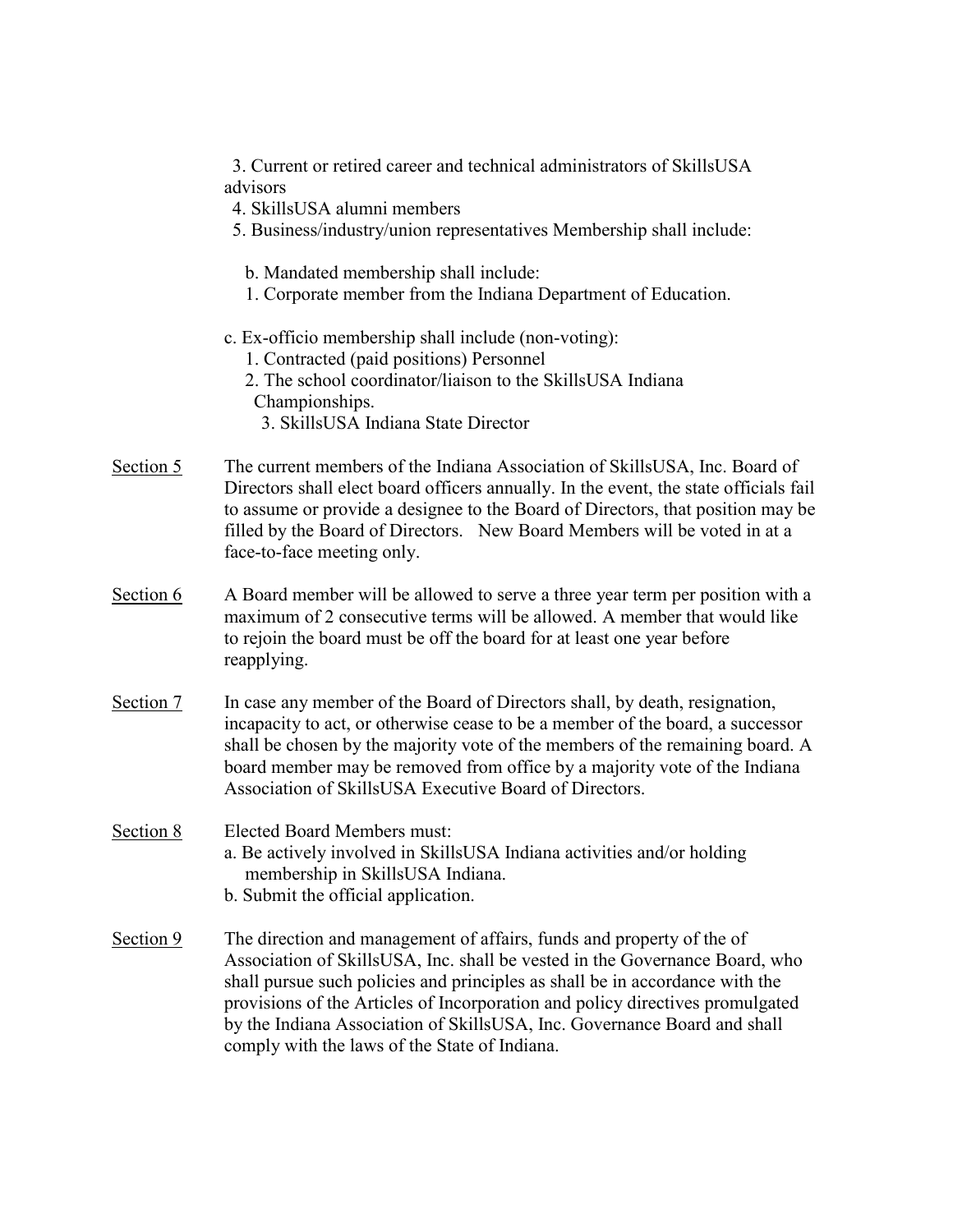## **ARTICLE IV – MEETINGS**

- Section 1 An annual meeting shall be held prior to the beginning of the school year (retreat) at such time and place as the chair of the Board shall designate. Other meetings shall occur as necessary and shall be called by the Chair or SkillsUSA Indiana State Director.
- Section 2 A vote of the Board of Directors may be taken by mail, telephone, or electronically at the discretion of the Chair.
- Section 3 At all meetings of the Board of Directors, 50% of the Board membership shall constitute a quorum. A majority vote of members present shall be necessary for the transaction of business.
- Section 4 Travel and accommodations to meetings will have consideration due to the distance traveled. Members that live within 40 miles of meeting locations will need to use their own accommodations or pay for their expenses.

## **ARTICLE V – BOARD OFFICERS**

- Section 1 The officers of the Board of Directors shall consist of a Chair, Past Chair, Vice-Chair, Secretary, and Treasurer who shall function as officers and members of the Board of Directors.
- Section 2 The Chair (President) shall exercise general supervision over the affairs of the Corporation pursuant to the policies and directives of the Board of Directors, and have all powers and duties inherent in the office of the Chair. Duties are as follows; preside over meetings, appoint committees, sit as the tie breaking vote and work directly with the director in the general operation of the organization.
- Section 3 The Past Chair (Past President) shall support the President, Director and or the board of directors in the functions of SkillsUSA. This position will be filled for a minimum of one year after the person is no longer holding the President's position. This position may or may not be a voting member of the board.
- Section 4 The Vice-Chair (Vice-President) shall, in the absence or disability of the Chair, exercise all the duties and powers of the Chair in the management of the affairs of the Corporation, and shall at all other times have such duties as may be designated by the Board of Directors. The management of the "To Do" list will be overseen with reporting of the results to the Chair and or Director.
- Section 5 The Secretary shall be charged with the care, keeping and distribution of the corporate records, minutes and preparation of agendas, and shall exercise all duties inherent in the office of Secretary.
- Section 6 The Treasurer shall review all financial records that are produced by the Chief Financial Officer. These records will be reported to the Board of Directors at a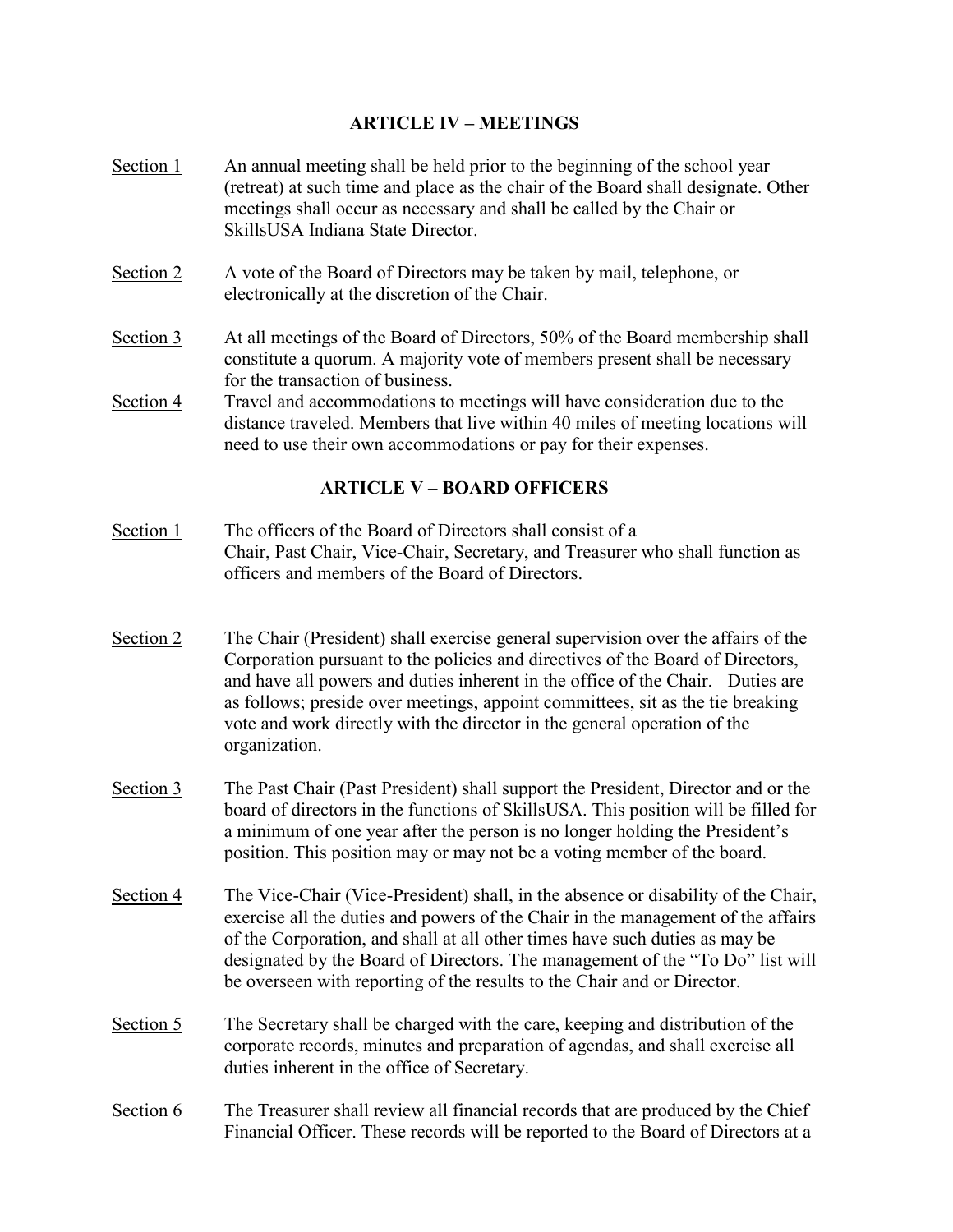standard and requested time period. The Treasurer shall secure the financial review of accounts by an outside contractor. The Treasurer shall exercise all duties inherent in the office of the Treasurer.

- Section 7 The Director shall oversee all operations of the business, public relations, contests, state officers, recruiting and conferences of the Indiana Association of SkillsUSA. The Director keeps direct connection with the National Office along with attending the National Conference. The Director works for the Board of Directors and works directly with the Chair (President), Past Chair (President) and the Chief Financial Officer (CFO). (refer to job description)
- Section 8 The Chief Financial Officer (CFO) oversees all financial aspects of Indiana Association of SkillsUSA. They will work directly with the Treasurer, Director and Chair (President). Other duties include; public relations, recruiting, grants, and scholarships. (refer to job description)
- Section 9 The SkillsUSA Indiana Board or Directors or designee, shall have custody of the properties and non-monetary assets of the Corporation.

# ARTICLE VI – STUDENT OFFICERS

- Section 1 The student officers shall consist of a President, Vice President, Treasurer, Secretary, & Parliamentarian.
- Section 2 The President shall
- Section 3 The Vice President shall
- Section 4 The Treasurer shall
- Section 5 The Secretary shall
- Section 6 The Parliamentarian

# ARTICLE VII – FISCAL YEAR

The fiscal year of the Corporation shall be July 1st through June 30th.

### ARTICLE VII – MONETARY COMPENSATION OF OFFICERS AND DIRECTORS

### See SkillsUSA Indiana Grant application

# ARTICLE VIII - DUTIES AND RESPONSIBILITIES OF THE DIRECTOR AND CFO (refer to job descriptions)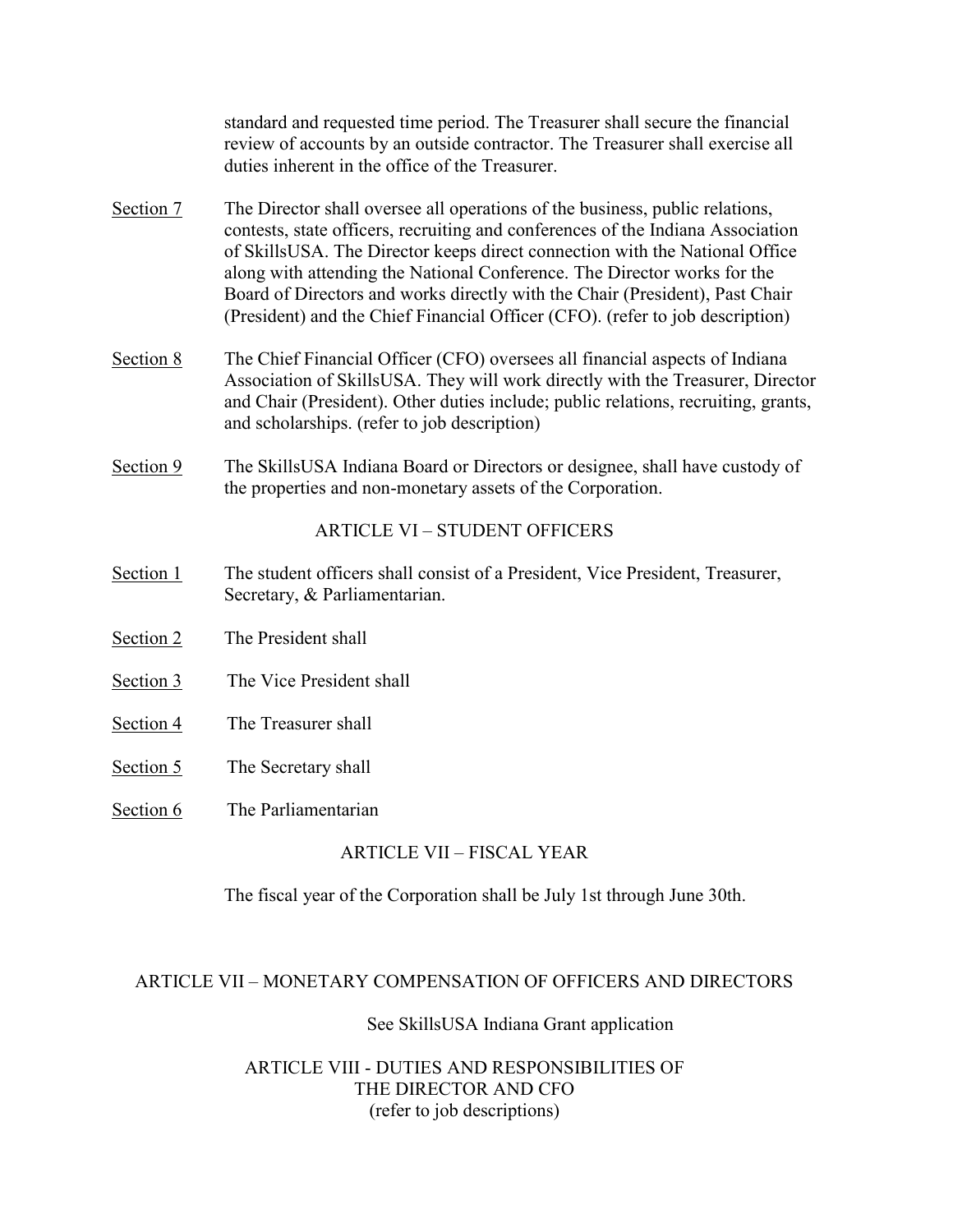| Section 1  | Formulate and disseminate all policies and procedures of the Indiana<br>Association of SkillsUSA, Inc.                                                                                                                                                                                                                                                                                                                                                                                                                                                                                                                          |
|------------|---------------------------------------------------------------------------------------------------------------------------------------------------------------------------------------------------------------------------------------------------------------------------------------------------------------------------------------------------------------------------------------------------------------------------------------------------------------------------------------------------------------------------------------------------------------------------------------------------------------------------------|
| Section 2  | Establish the annual membership dues for all members of the Indiana<br>Association of SkillsUSA, Inc.                                                                                                                                                                                                                                                                                                                                                                                                                                                                                                                           |
| Section 3  | Approve expenditures over five hundred dollars (\$500.00) that are outside of<br>State and National Conference expenses.                                                                                                                                                                                                                                                                                                                                                                                                                                                                                                        |
| Section 4  | Plan, organize and supervise the SkillsUSA Indiana Championships and<br>Leadership Training Sessions.<br>1. Each board member shall be assigned specific responsibilities.<br>2. Select date, site and facilities<br>Serve as official SkillsUSA Indiana board members regardless of<br>3.<br>chaperoning students.                                                                                                                                                                                                                                                                                                             |
| Section 5  | Plan, organize and supervise all activities pertaining to the National<br>SkillsUSA Championships for the Indiana delegation.<br>1. Each board member in attendance shall have specific responsibilities.<br>2. Plan and conduct screening for National Officer Candidates from Indiana.                                                                                                                                                                                                                                                                                                                                        |
| Section 6  | Develop a SkillsUSA Indiana Calendar of Events for the year.<br><b>State Activities</b><br>1.<br>Regional contest date window<br>2.<br>Indiana Association of SkillsUSA, Inc. board meeting dates<br>3.<br>Indiana District Coordinator meeting date<br>4.                                                                                                                                                                                                                                                                                                                                                                      |
| Section 7  | Determine registration costs for state conferences                                                                                                                                                                                                                                                                                                                                                                                                                                                                                                                                                                              |
| Section 8  | Determine competitive events to be offered at Regional and in<br>SkillsUSA Indiana Championships.                                                                                                                                                                                                                                                                                                                                                                                                                                                                                                                               |
| Section 9  | Determine type of awards that will be used for Regional and State events.                                                                                                                                                                                                                                                                                                                                                                                                                                                                                                                                                       |
| Section 10 | Place on probation or withdraw a charter of a local SkillsUSA Indiana chapter.                                                                                                                                                                                                                                                                                                                                                                                                                                                                                                                                                  |
| Section 11 | Assume responsibilities for any additional activities of the organization.                                                                                                                                                                                                                                                                                                                                                                                                                                                                                                                                                      |
| Section 12 | Other State Activities as may be appropriate to conduct the business of the<br>Indiana Association of SkillsUSA, Inc., such as but not limited to:<br>1. Establish a dress code and code of conduct<br>2. Appoint committees<br>3. Extend honorary life membership to individuals and Advisor of the Year.<br>4. Review any proposed amendments to the constitution and policies of the<br>Indiana Association of SkillsUSA, Inc.<br>5. Remove any State Officer who is not properly representing the organization<br>6. May appoint an Indiana SkillsUSA member to an unexpired term of an<br>Indiana SkillsUSA State Officer. |